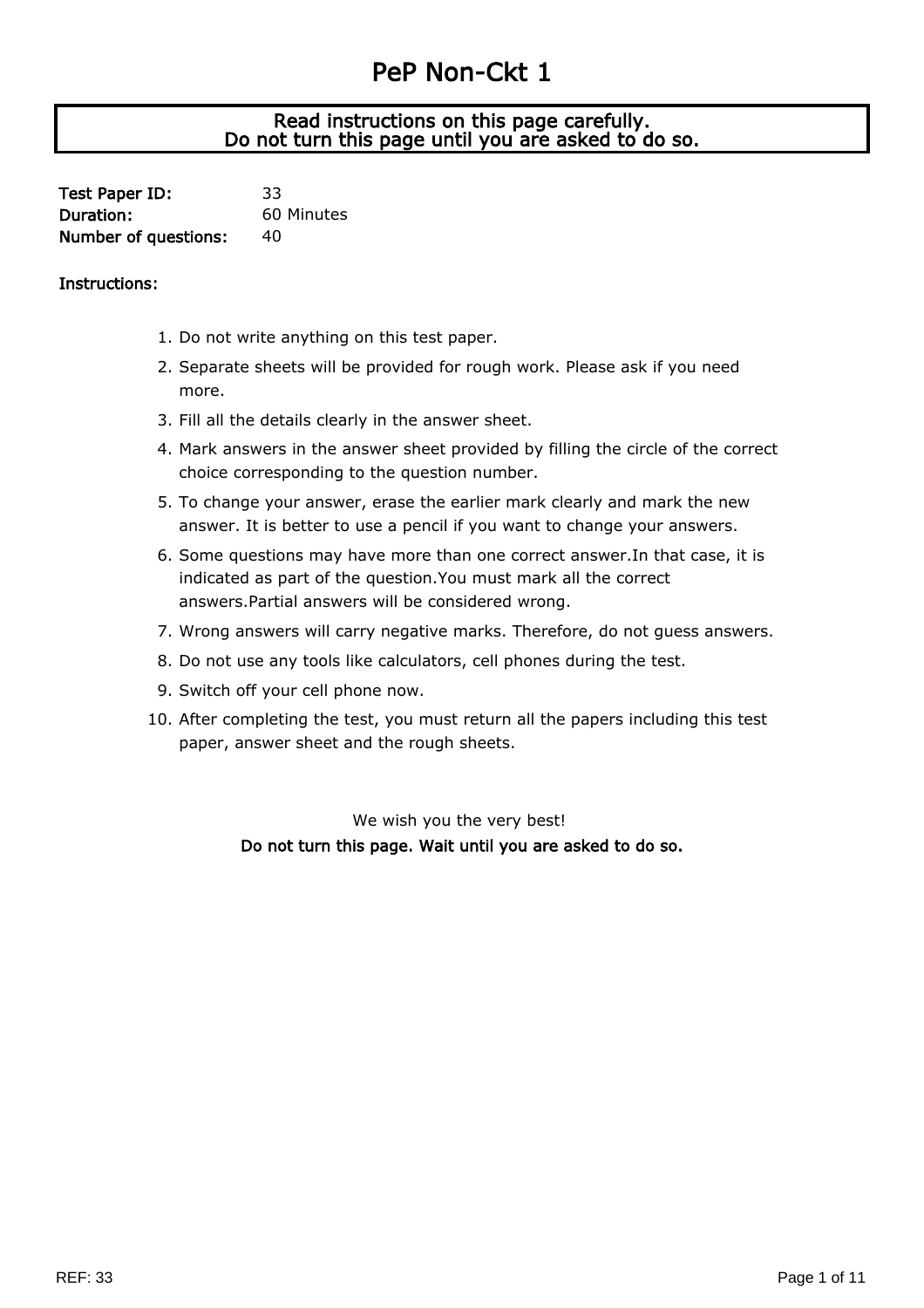1. I prefer(A)/punishment(B)/than(C)/insult(D)/.

The sentence above is divided into parts, which are marked A, B, C and D. One of these parts contains an error or may not be acceptable in standard written communication. Mark that part as your answer.

- A) (A)
- B) (B)
- C) (C)
- D) (D)
- 2. My friend always prefers(A)/reading short stories(B)/than voluminous novels(C)/. No error(D) The sentence above is divided into parts, which are marked A, B, C and D. One of these parts contains an error or may not be acceptable in standard written communication. Mark that part as your answer.
	- A) (A)
	- B) (B)
	- C) (C)
	- D) (D)
- 3. A golden rule which should always be followed by an investor is that: never invest on sentiment or on a tip; look for stocks with promising \_\_\_ potential for growth. Which word best fits in the blank above?
	- A) fast
	- B) long-term
	- C) higher
	- D) quick
- 4. At the world's finest educational institutes, only students with the succeed are selected. Which word best fits in the blank above?
	- A) luck
	- B) drive
	- C) resources
	- D) experience
- 5. Which device is used as the standard pointing device in a Graphical User Environment
	- A) Keyboard
	- B) Mouse
	- C) Joystick
	- D) Track ball
- 6. For the following decimal multiplication the results are given in binary numbers. Spot the incorrect relation.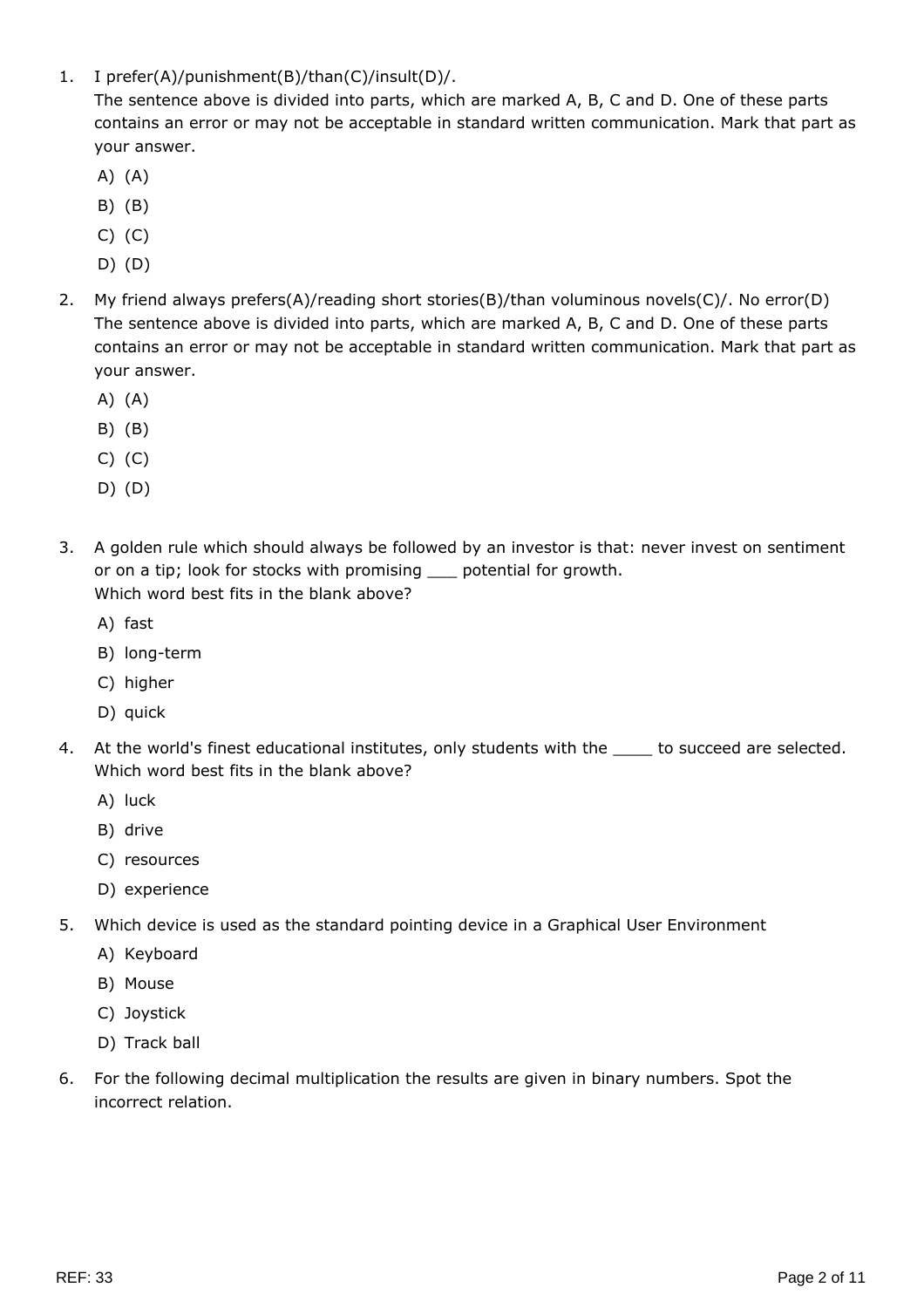- A)  $15 * 13 = 11000011$
- B)  $31 * 8 = 11111000$
- C)  $7.75 * 2.5 = 10011.110$
- D)  $22.7 * (1/4.75) = 1111010.110$
- 7. Which of the following pairs of binary and octal numbers are not equal? Pls note that the left side of the equation is in binary and the right side is in octal.
	- A) 11111011 = 767
	- B) 110110101 = 665
	- $C)$  11010 = 3
	- D)  $10101.11 = 25.6$
- 8. Which of the following statements are TRUE?

I. In drawing a proper flowchart, all necessary requirements should be listed out in logical order II. Only one flow line is used in conjunction with terminal symbol

III. Any number of flow lines are come out from a process symbol

IV. If the flowchart becomes complex, it is better to use connector symbols to reduce the number of flow lines

- A) I, II and III
- B) I, III and IV
- C) I, II and IV
- D) II, III and IV
- 9. Size of the primary memory of a PC ranges between
	- A) 2KB to 8KB
	- B) 64KB & 256KB
	- C) 256KB & 640KB
	- D) None of these
- 10. A Compiler is
	- A) None of the options mentioned
	- B) a combination of computer hardware
	- C) a program which translates from one high-level language to another
	- D) a program which translates from a high-level language to a machine level language
- 11. When a key is pressed on the keyboard, which standard is used for converting the keystroke into the corresponding bits
	- A) ANSI
	- B) ASCII
	- C) EBCDIC
	- D) ISO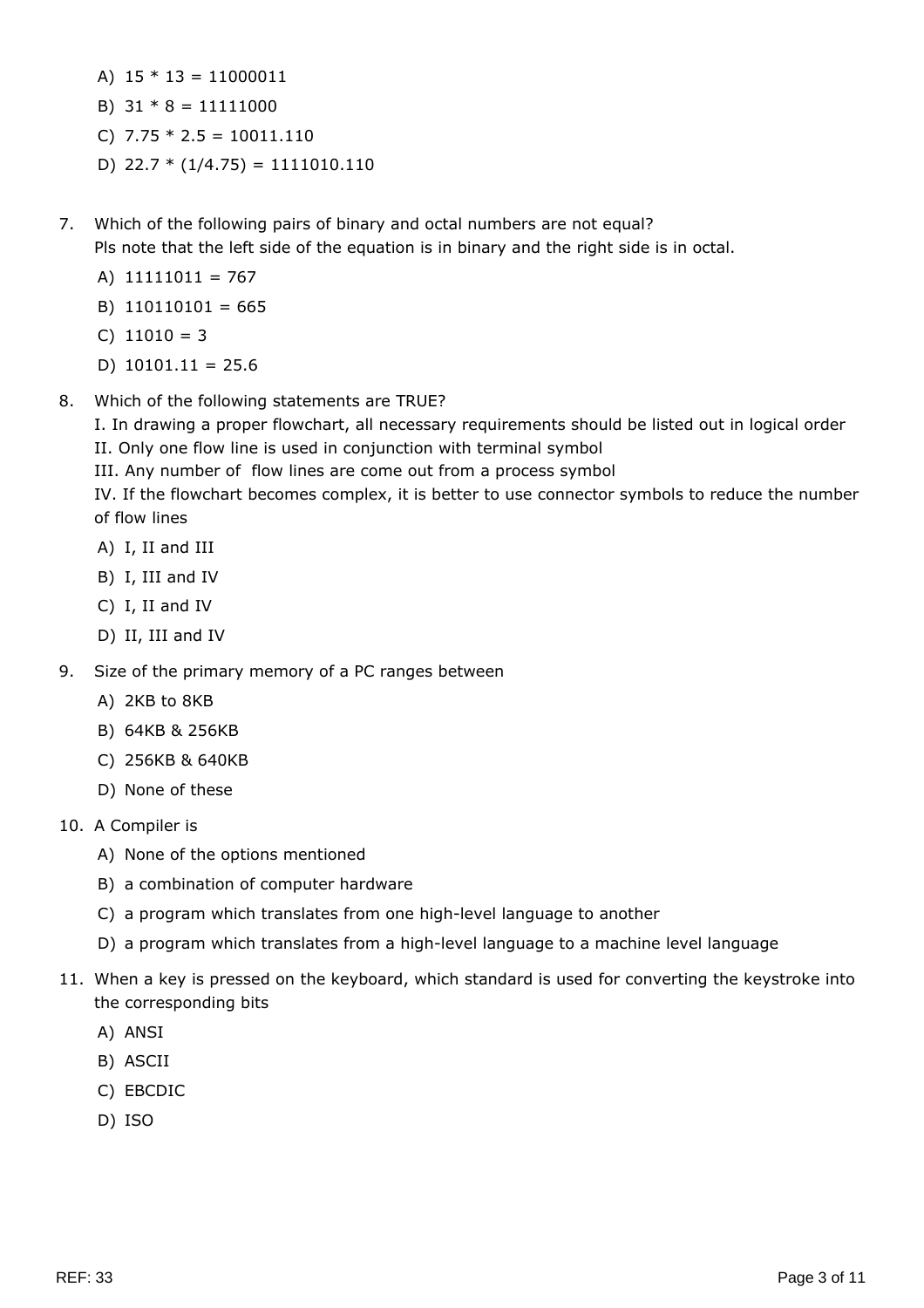12. Consider the following pseudocode, where n is a non-negative integer.

 $x = 0;$  $i = 0;$ while i < n do  $x = x + 2^i$ ;  $i = i + 1;$ end

Which of the following is a loop invariant for the while statement? (Note: a loop invariant for a while statement is an assertion that is true each time the guard is evaluated during the execution of the while statement.)

A)  $x = 2^i - 1$  and  $0 = i < n$ 

B)  $x = 2^{(i+1)-1}$  and  $0 = i < n$ 

- C)  $x = 2^i 1$  and  $0 = i = n$
- D)  $x = 2^{(i+1)-1}$  and  $0 = i = n$
- 13. Compute

Fun1(11) where  $Fun1(1) := 1;$  $Fun1(2) := 1;$ 

and  $Fun1(N) := Fun1(N-1) + Fun1(N-2);$ 

- A) 34
- B) 55
- C) 89
- D) 144

14. To change lower case letters in ASCII, the correct mask and operation should be

- A) 0100000 and NOR
- B) 0100000 and OR
- C) 0100000 and NAND
- D) 1011111 and AND
- 15. What does the ipcs command in Unix does ?
	- A) Gives a list of all the Shared Memory Segments, Semaphore Arrays and Message Queues used in the Unix system.
	- B) Gives a list of all the Semaphore Arrays and Message Queues used in the Unix system.
	- C) Gives a list of all the Shared Memory Segments and Message Queues used in the Unix system.
	- D) No such command is there in a standard Unix system
- 16. #include <stdio.h>

```
int main()
{
       int i,j;
      for (i = 2, j = 20; i < 10; ++i, -j) printf("%d %d ", i, j);
}
```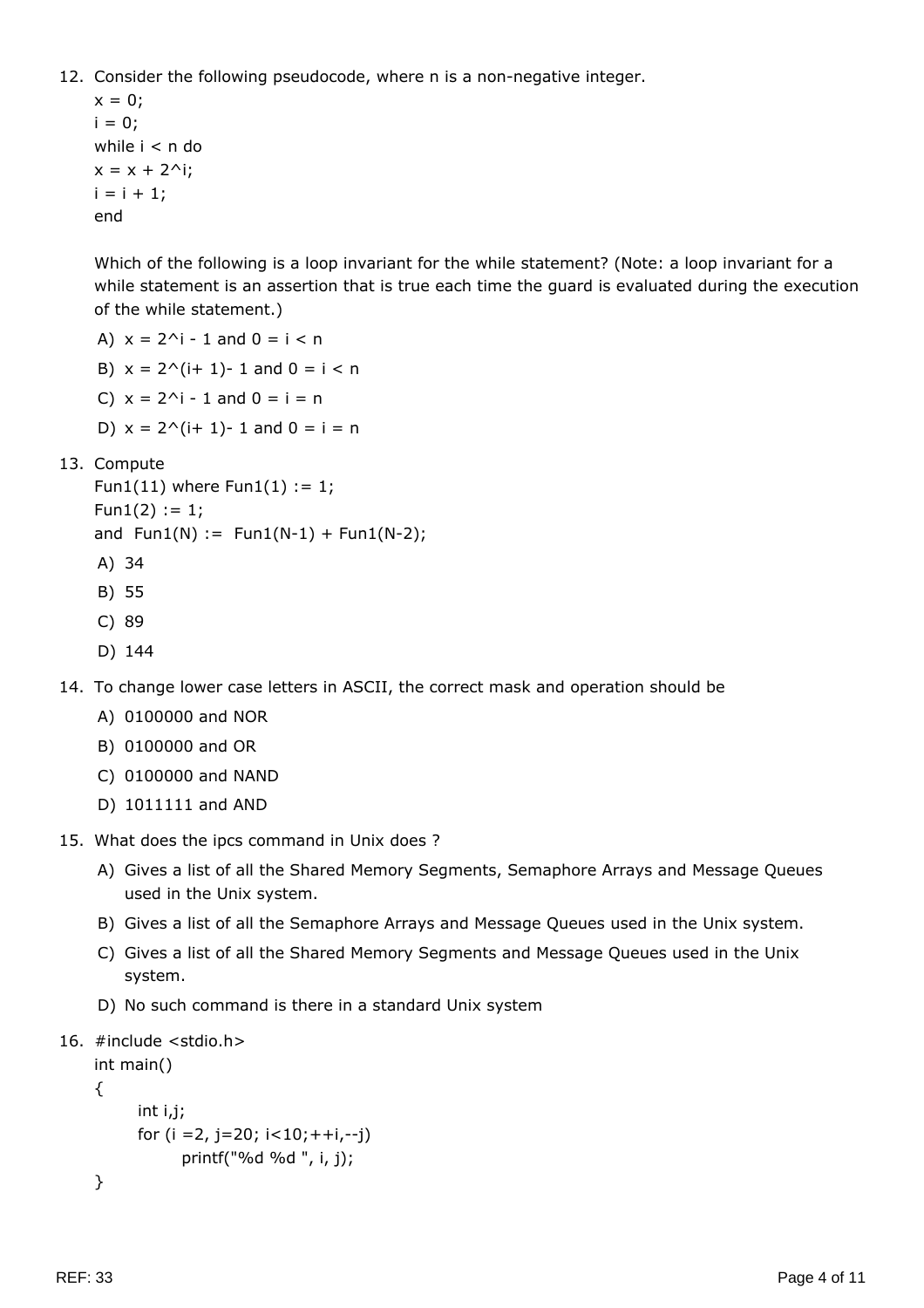A) 2 20 3 19 4 18 5 17 6 16 7 15 8 14 9 13 B) 2 20 3 19 4 15 8 14 9 13 18 5 17 6 16 7 C) 2 20 3 9 13 18 5 17 6 16 7 19 4 15 8 14 D) 2 20 3 9 7 19 4 15 8 14 13 18 5 17 6 16

17. char a;

```
char ca[] = {'a','e','i','o','u','y'};
char* pca = ca;
pca += 2;a = *pca;
```
What values are be stored in 'a' after the above sample code is run if it is run on a system where pointers are two bytes long?

- A)  $a = 'u'$
- B)  $a = 'e'$
- C)  $a = 'i'$
- D) The code is illegal. Only a pointer can be added to a pointer, not an integer.
- 18. Which type conditional expression is used when a developer wants to execute a statement only once when a given condition is met?

```
A) Switch-case
    B) for
    C) if
     D) do-while
19. #include <stdio.h>
    void f(int x, int *y)
    {
          x = * (y) += 2;}
    int main()
    {
          int a[5] = \{1,3,5,7,9\};
           int i,b=5;
          for(i=0; i<5; i++) {
                f(a[i],&b);
                printf("%d %d ",a[i],b);
           }
    }
    A) 1 7 3 9 5 11 7 13 9 15
     B) 1 7 5 3 9 11 15 7 13 9
    C) 1 7 5 3 9 15 7 13 9 11
     D) 1 7 9 3 5 15 7 9 11 13
```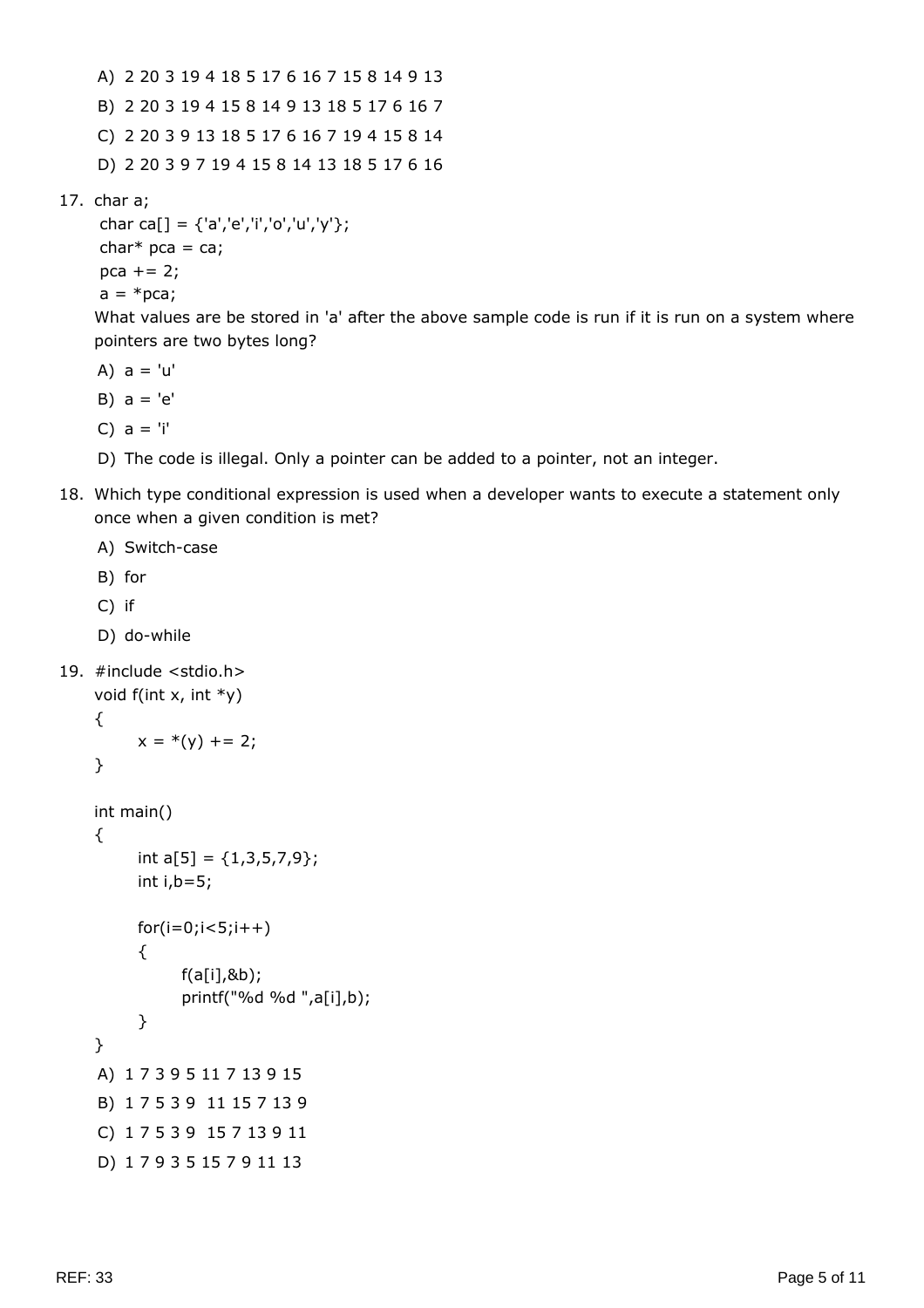```
20. #include <stdio.h>
    int main()
    {
     int arr[] = \{ 2,4,6,7,8\}; int i,*p;
     for (p = arr, i = 0; p + i \leq = arr + 4; p++, i++) printf("%d ", *(p+i));
    }
    A) 4 7 8
    B) 2 4 6
    C) 2 6 8
    D) 2 7 8
21. #include <stdio.h>
    #include <string.h>
    int main()
    {
      char s[]="Rendezvous!";
     printf(" %d", *(s + strlen(s)));
    }
    A) base address of s[] + length of string s.
    B) 0
    C) '\0'
    D) Rendezvous 12
22. What is the output for the following program
      main()
        {
        int arr2D[3][3];
        printf("%d\n", ((arr2D==* arr2D)&&(* arr2D == arr2D[0])) );
        }
    A) -1
    B) 1
    C) 0
    D) Error
```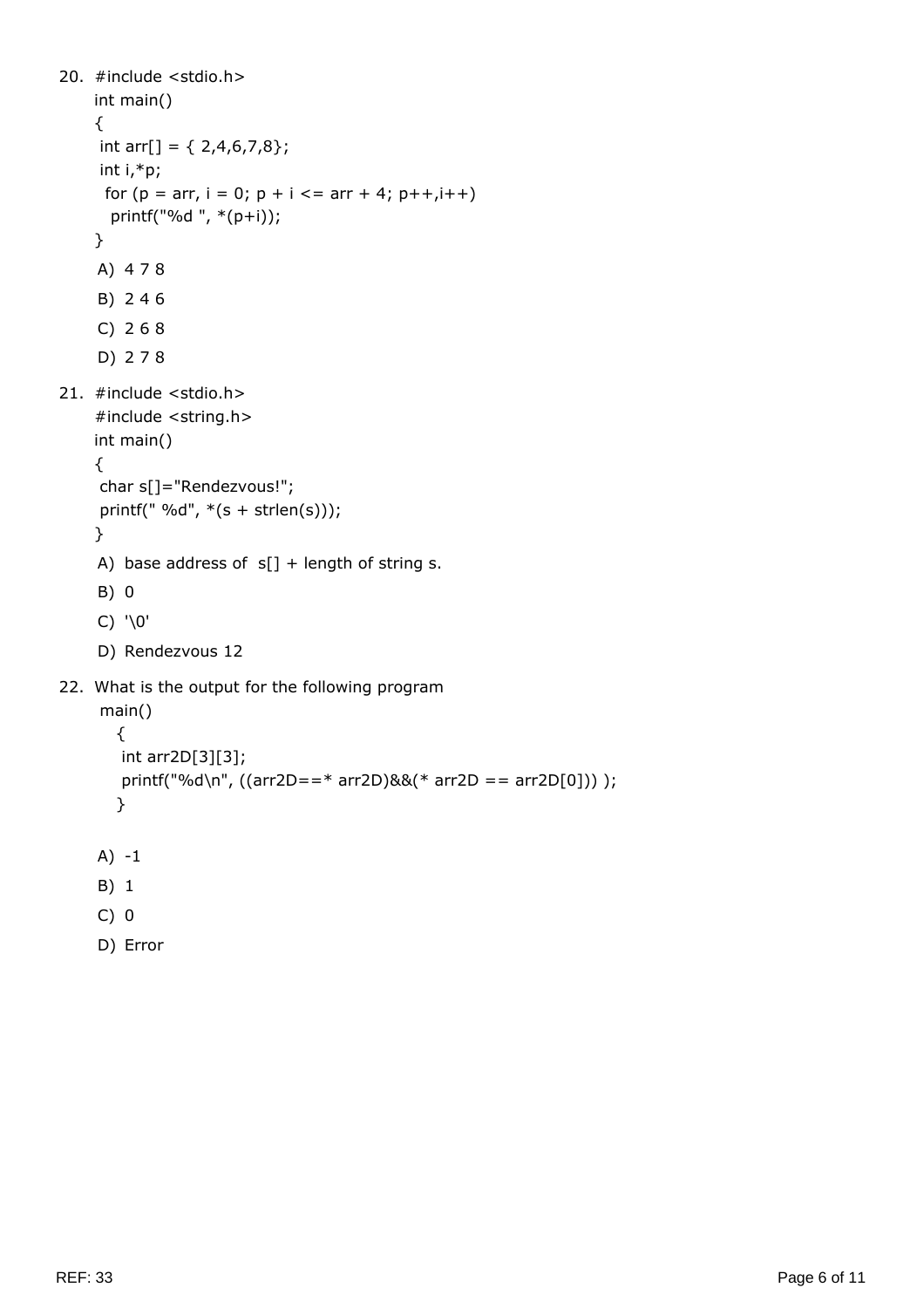```
23. char *someFun1()
       {
       char temp[] = "string"; return temp;
      }
    char *someFun2()
       {
       char temp[ ] = {'s', 't','r','i','n','g'};
        return temp;
      }
    int main()
      {
        puts(someFun1());
        puts(someFun2());
      }
    A) Garbage values
    B) Compiler error
    C) Nothing will be printed
    D) None of the options mentioned
```

```
24. What is the output of the program?
```

```
 void main()
  {
   char ***p=***p=***p=*p="hello", **p1=*pi="hi"; clrscr();
    printf("%s\n", p);
    printf("%s\n", p1);
  }
A) hello
   hi
B) garbage value
   hi
C) hello
```
garbage value

D) None of the options mentioned

## Answer the next 3 questions based on the information given below:

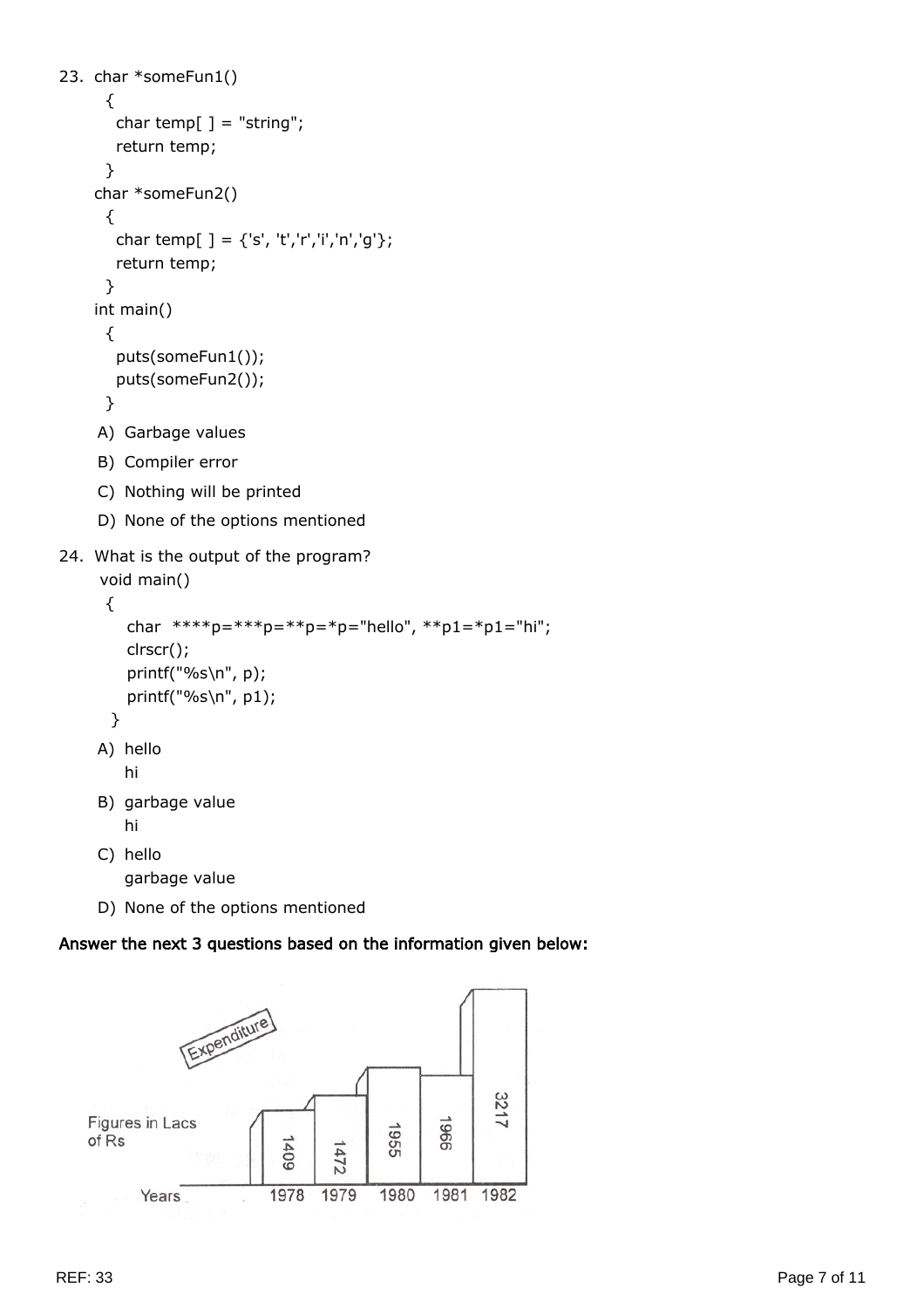Expenditure of company 'X' depicted in graph above are mounting year after year. Based on the above figures, answer the following questions.

- 25. In 1978, total expenditure was Rs. 1409 lakhs which increased to Rs. 1955 in 1980. The %age rise in 2 years is:
	- A) none of the options
	- B) 6%
	- C) 5%
	- D) 4.9%
- 26. The global percentage increase in expenditure between 1978-1982 is:
	- A) 130%
	- B) 139%
	- C) 128%
	- D) 120%
- 27. The percentage decrease in expenditure between 1980-81 is:
	- $A) -1%$
	- B) 1%
	- C) 2%
	- D) 1.5%

#### End of questions based on the information given above.

#### Answer the next 3 questions based on the information given below:



After carefully examining the above graph, answer the following questions, Answers should be rounded off to the nearest rupee.

Total Cost =  $Rs$  53,066

28. Transportation and labour cost together represents:

- A) Rs.4400
- B) Rs.4500
- C) Rs.4436
- D) Rs.4475
- 29. If you deduct labour costs (wage bill) from total manufacturing expenses and packaging costs, the balance is: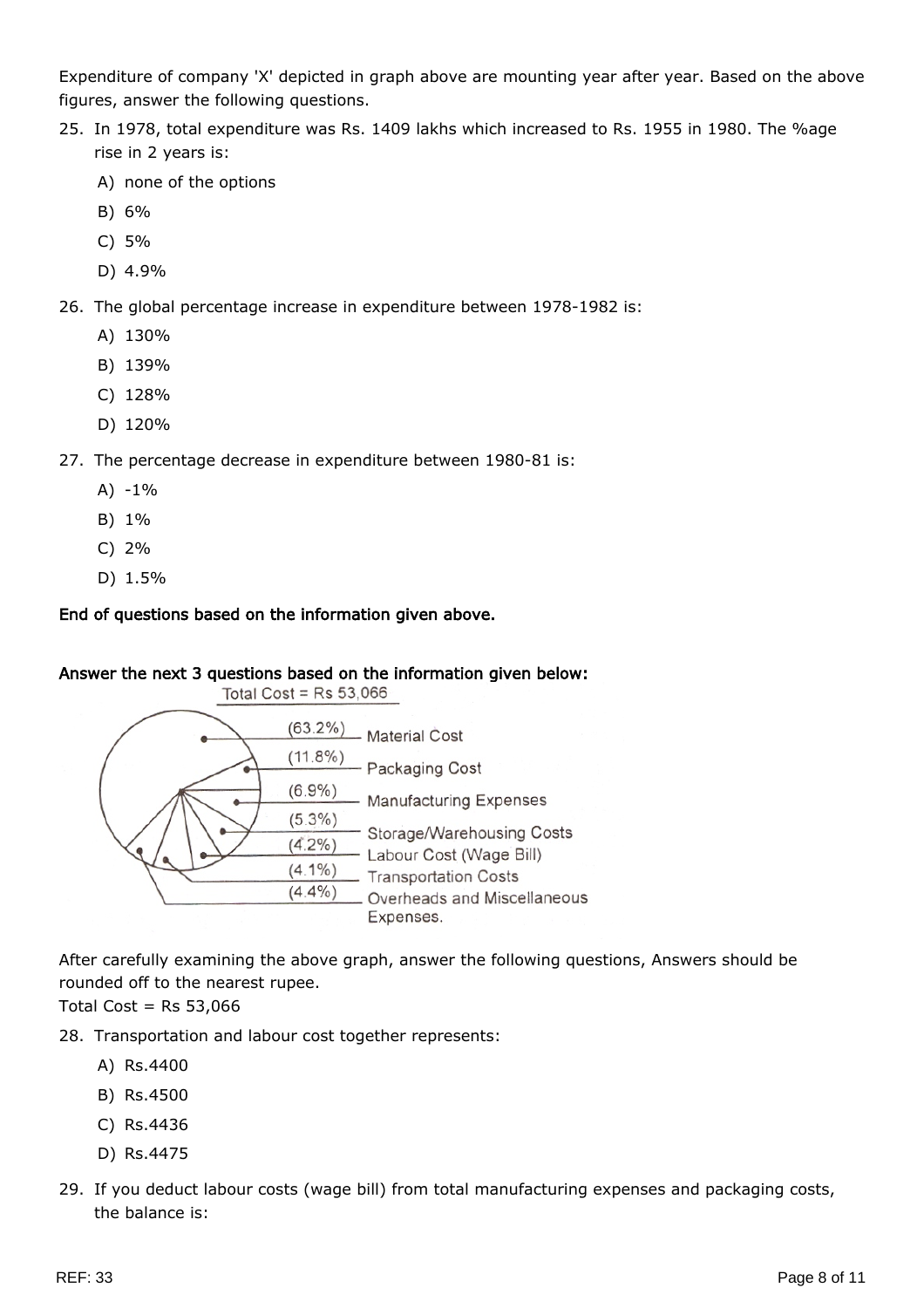- A) Rs.9962
- B) Rs.7714
- C) Rs.7704
- D) Rs.7417
- 30. Labour costs plus overheads plus manufacturing expenses represents and of the total cost of Rs. 53,066.
	- A) 15.5% and Rs. 8254
	- B) 14.5% and Rs. 7254
	- C) 15.5% and Rs. 8250
	- D) 15.5% and Rs. 8245

## End of questions based on the information given above.

## Answer the next 2 questions based on the information given below:

The following sentences contain an error. Each sentence is followed by four different ways of wording the part that contains the error. Evaluate the answer choices by the requirements of standard written English. Pay attention to elements of grammar, vocabulary (choice or words), and sentence construction. Select the answer choice that best renders the thought presented in the original sentence.

- 31. This is the third straight Christmas season in which retail stores will experience a sharp drop in sales from the previous year.
	- A) in which retail stores will experience
	- B) in which retail stores experience
	- C) which retail stores will experience
	- D) of retail stores experiencing
- 32. When used together, the cosmetic claims that its products enhance the appearance of the skin by preventing blemishes of reducing signs of aging.
	- A) When used together, the cosmetic company claims that its products enhance the appearance of the skin by preventing blemishes and reducing signs of aging.
	- B) The cosmetic company claims that, when used together, the appearance of the skin will be enhanced by the products by their preventing blemishes and reducing signs of aging.
	- C) When used together, the products will enhance the appearance of the skin, also preventing blemishes and reducing signs of aging, or so the company claims.
	- D) According to the cosmetic company, when its products are used together, they will enhance the appearance of the skin, prevent blemishes, and reduce signs of aging.

## End of questions based on the information given above.

## Answer the next 2 questions based on the information given below:

The sentences given in each question, when properly sequenced, form a coherent paragraph. Each sentence is labeled with a letter. Choose the most logical order of sentences among the given choices to construct a coherent paragraph.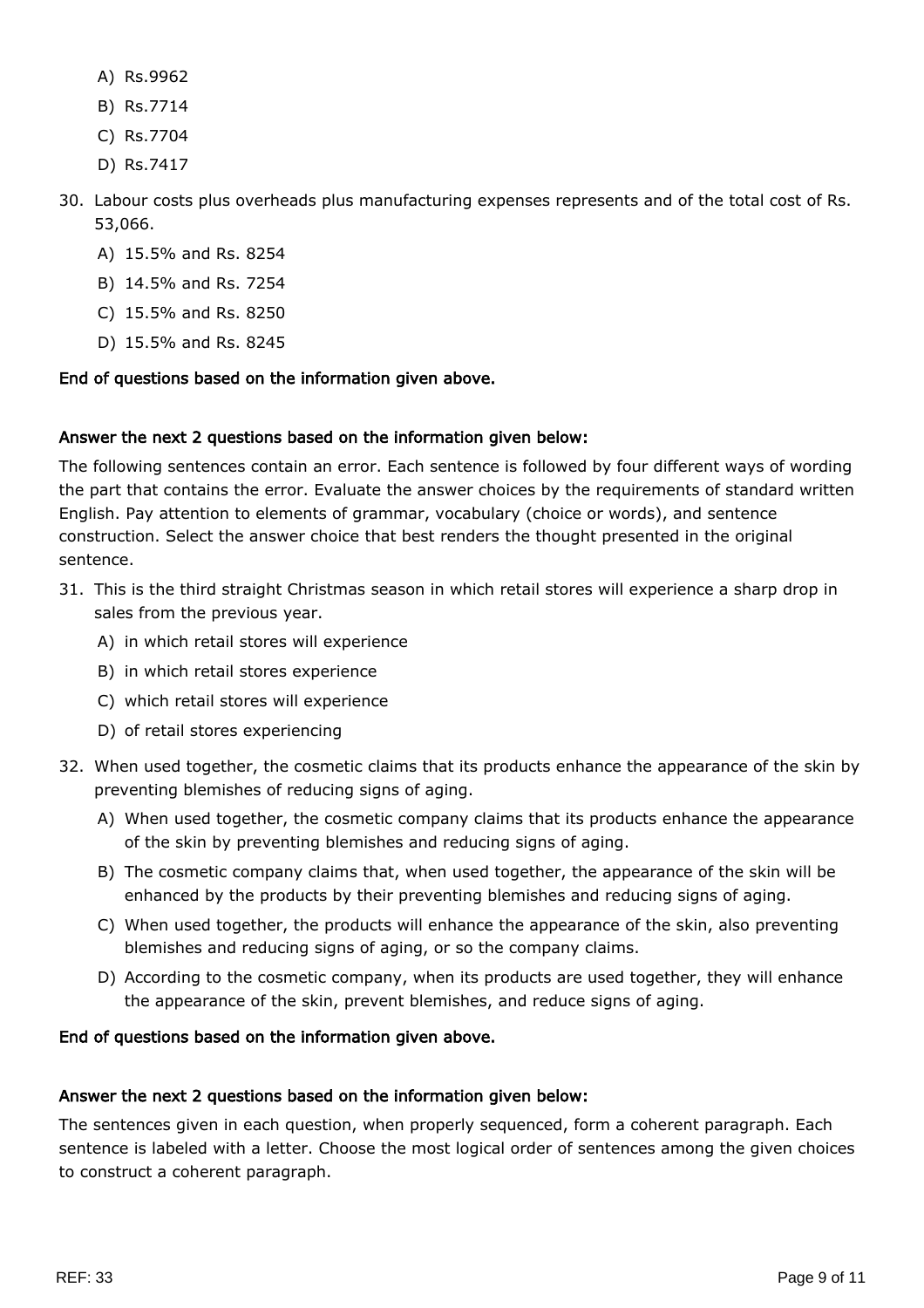33. (A) To much of the Labour movement, it symbolises the brutality of the upper classes.

(B) And to everybody watching, the current mess over foxhunting symbolises the government's weakness.

(C) To fox hunting's supporters, Labour's 1991 manifesto commitment to ban it symbolises the party's metropolitan roots and hostility to the countryside.

(D) Small issues sometimes have large symbolic power.

(E) To those who enjoy thundering across the country side in red coats after foxes, foxhunting symbolises the ancient roots of rural lives.

- A) DEACB
- B) ECDBA
- C) CEADB
- D) DBAEC
- 34. (A) In the case of King Merolchazzar's courtship of the Princess of the Outer Isles, there occurs a regrettable hitch.
	- (B) She acknowledges the gifts, but no word of a meeting date follows.

(C) The monarch, hearing good reports of a neighboring princess, dispatches messengers with gifts to her court, beseeching an interview.

(D) The princess names a date, and a formal meeting takes place; after that everything buzzes along pretty smoothly.

(E) Royal love affairs in olden days were conducted through correspondence.

- A) ACBDE
- B) ABCDE
- C) ECDAB
- D) ECBAD

#### End of questions based on the information given above.

#### Answer the next 2 questions based on the information given below:

In each of the following sentences, four options are given. You are required to identify the best way of writing the sentence in the context of the correct usage of standard written English. While doing so, you have to ensure that the message being conveyed remains the same in all the cases.

35. Ambikesh noticed the cat's soft hair, sharp paws, and keen sense of hearing.

- A) Ambikesh noticed the cat's soft hair, sharp paws, and keen sense of hearing.
- B) Ambikesh noticed the cat's soft hair, sharp paws, and that his sense of hearing was keen.
- C) Ambikesh noticed the cat's soft hair, that hehad sharp paws, and a very keen sense of hearing.
- D) Ambikesh noticed the cat's soft hair, keen sense of hearing and also that it had sharp paws.
- 36. Having bowed our heads, the priest in the temple led us in prayer.
	- A) Having bowed our heads, the priest in the temple led us in prayer.
	- B) After we bowed our heads, the priest in the temple led us in prayer
	- C) After we have bowed our heads, the priest in the temple led us in prayer.
	- D) After we had bowed our heads, the priest in the temple led us in prayer.

#### End of questions based on the information given above.